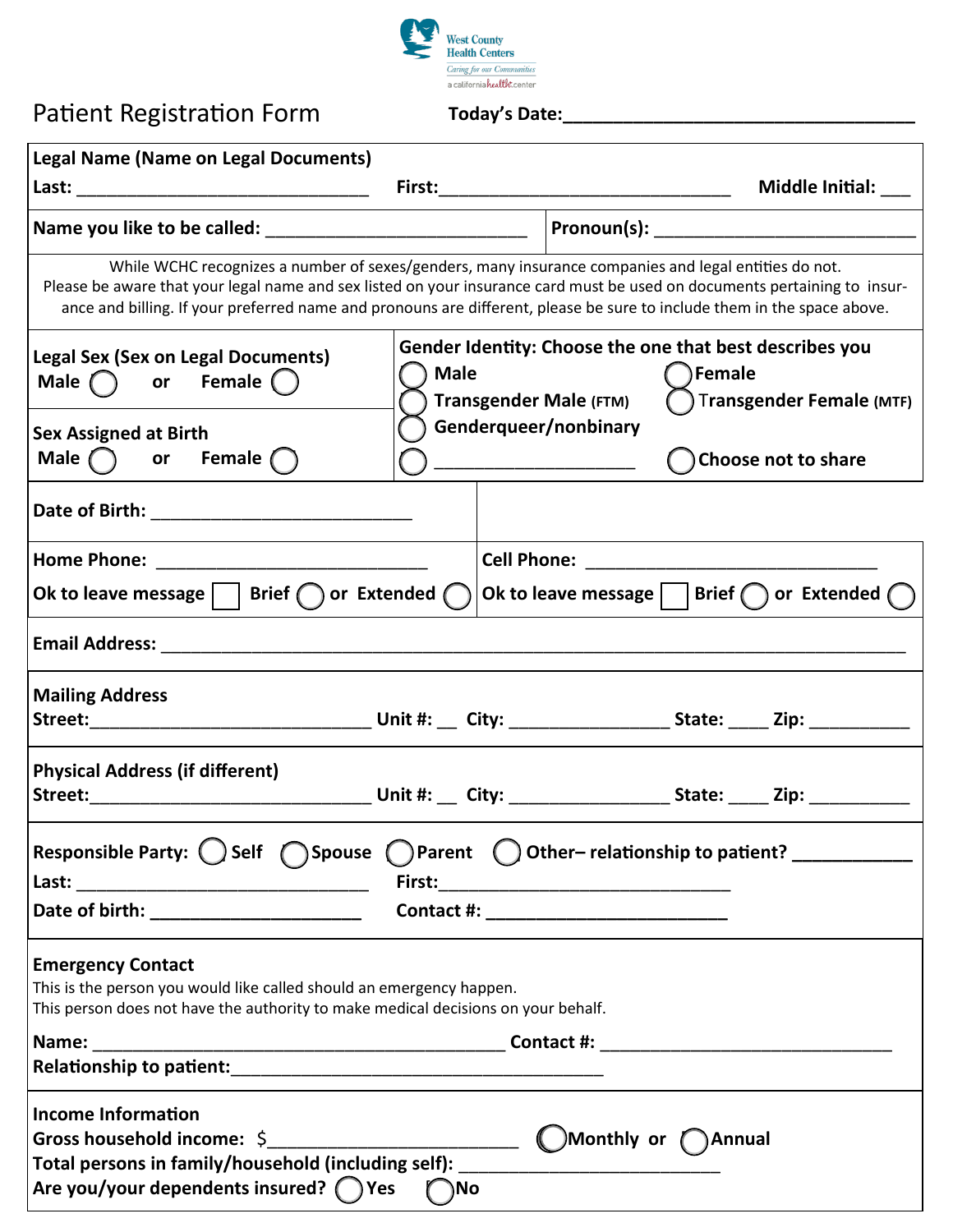## **Preferred Pharmacy**

**Name:** \_\_\_\_\_\_\_\_\_\_\_\_\_\_\_\_\_\_\_\_\_\_\_\_\_\_\_\_\_\_\_\_\_\_\_\_\_\_\_\_\_

**City:** \_\_\_\_\_\_\_\_\_\_\_\_\_\_\_\_\_\_\_\_\_\_\_\_\_\_ **Street:** \_\_\_\_\_\_\_\_\_\_\_\_\_\_\_\_\_\_\_\_\_\_\_\_\_\_

| The following information is for demographic purposes only and will not affect your care.                                                                                                                         |                                                                                                                                                                                                                                                                                                                           |  |  |
|-------------------------------------------------------------------------------------------------------------------------------------------------------------------------------------------------------------------|---------------------------------------------------------------------------------------------------------------------------------------------------------------------------------------------------------------------------------------------------------------------------------------------------------------------------|--|--|
| Race (check all that apply)<br>American Indian/Alaska Native<br><b>Asian</b><br><b>Native Hawaiian</b><br><b>Black or African American</b><br>White<br><b>Other Pacific Islander</b><br><b>Decline to Specify</b> | <b>Primary Language (s):</b><br><b>Translation needed?</b>                                                                                                                                                                                                                                                                |  |  |
|                                                                                                                                                                                                                   | <b>Ethnicity</b><br><b>Hispanic or Latino</b><br><b>Not Hispanic or Latino</b><br><b>Decline to Specify</b>                                                                                                                                                                                                               |  |  |
| <b>Veteran Status</b><br>Veteran<br>Not a Veteran<br><b>Decline to Specify</b>                                                                                                                                    | <b>Agricultural Worker Status</b><br><b>Migratory Agricultural Worker</b><br><b>Seasonal Agricultural Worker</b><br>Not an Agricultural Worker<br><b>Decline to Specify</b>                                                                                                                                               |  |  |
| <b>Sexual Orientation</b><br><b>Lesbian or Gay</b><br><b>Straight</b><br><b>Bisexual/Pansexual</b><br>Don't Know<br><b>Choose not to disclose</b>                                                                 | <b>Current Housing Status</b><br>I have housing<br>Have you been homeless in the last 12 months?<br>Ves (No<br>I do not have permanent housing currently<br>Where have you been living?<br>Doubling up with someone<br><b>Street/Camping or car</b><br><b>Transitional housing</b><br><b>Permanent Supportive Housing</b> |  |  |
| is true, correct and complete.                                                                                                                                                                                    | By signing below, I declare under penalty of perjury that the information I have given on this form                                                                                                                                                                                                                       |  |  |
|                                                                                                                                                                                                                   |                                                                                                                                                                                                                                                                                                                           |  |  |
| If patient/guardian unable to sign:                                                                                                                                                                               |                                                                                                                                                                                                                                                                                                                           |  |  |

*FOR OFFICE USE ONLY*